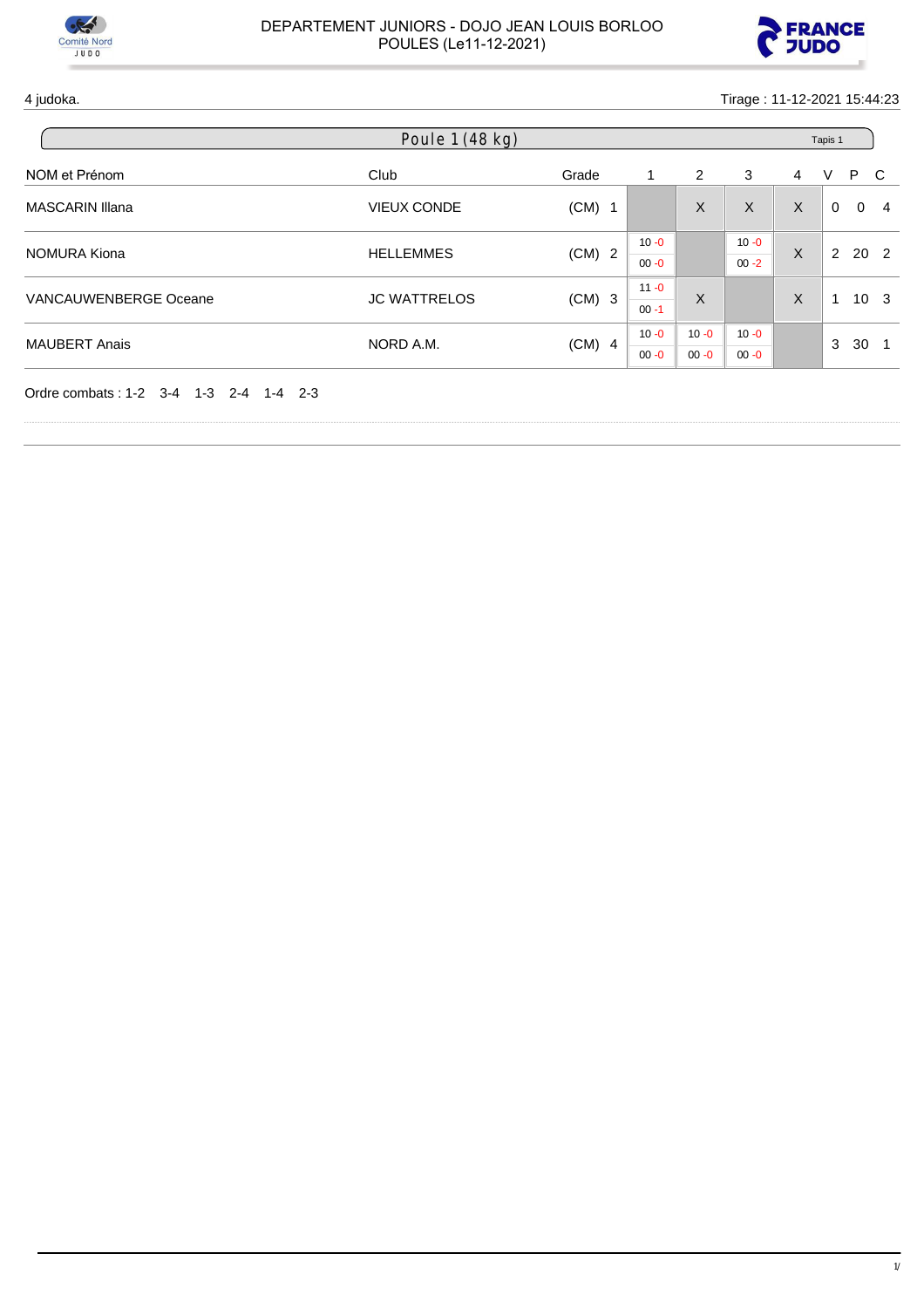



3 judoka. Tirage : 11-12-2021 15:45:04

|                            | Poule 1 (52 kg)        |          |          |          |   | Tapis 3  |          |                 |  |  |
|----------------------------|------------------------|----------|----------|----------|---|----------|----------|-----------------|--|--|
| NOM et Prénom              | Club                   | Grade    |          | 2        | 3 | V        |          | P C             |  |  |
| <b>BAIVIER Brittany</b>    | PECQUENCOURT           |          |          | $10 - 0$ | X | 1        |          | 10 <sub>2</sub> |  |  |
|                            |                        | $(CM)$ 1 |          | $00 - 0$ |   |          |          |                 |  |  |
| OLIVIER Jade               | J.C.QUAROUBLE          | $(CV)$ 2 | X        |          | X | $\Omega$ | $\Omega$ | - 3             |  |  |
|                            |                        |          | $10 - 0$ | $10 - 0$ |   |          |          |                 |  |  |
| <b>TARDIE Sara</b>         | <b>MONTIGNY EN OST</b> | (1D) 3   | $00 - 0$ | $00 - 0$ |   | 2        | - 20     |                 |  |  |
| Ordre combats: 1-2 2-3 1-3 |                        |          |          |          |   |          |          |                 |  |  |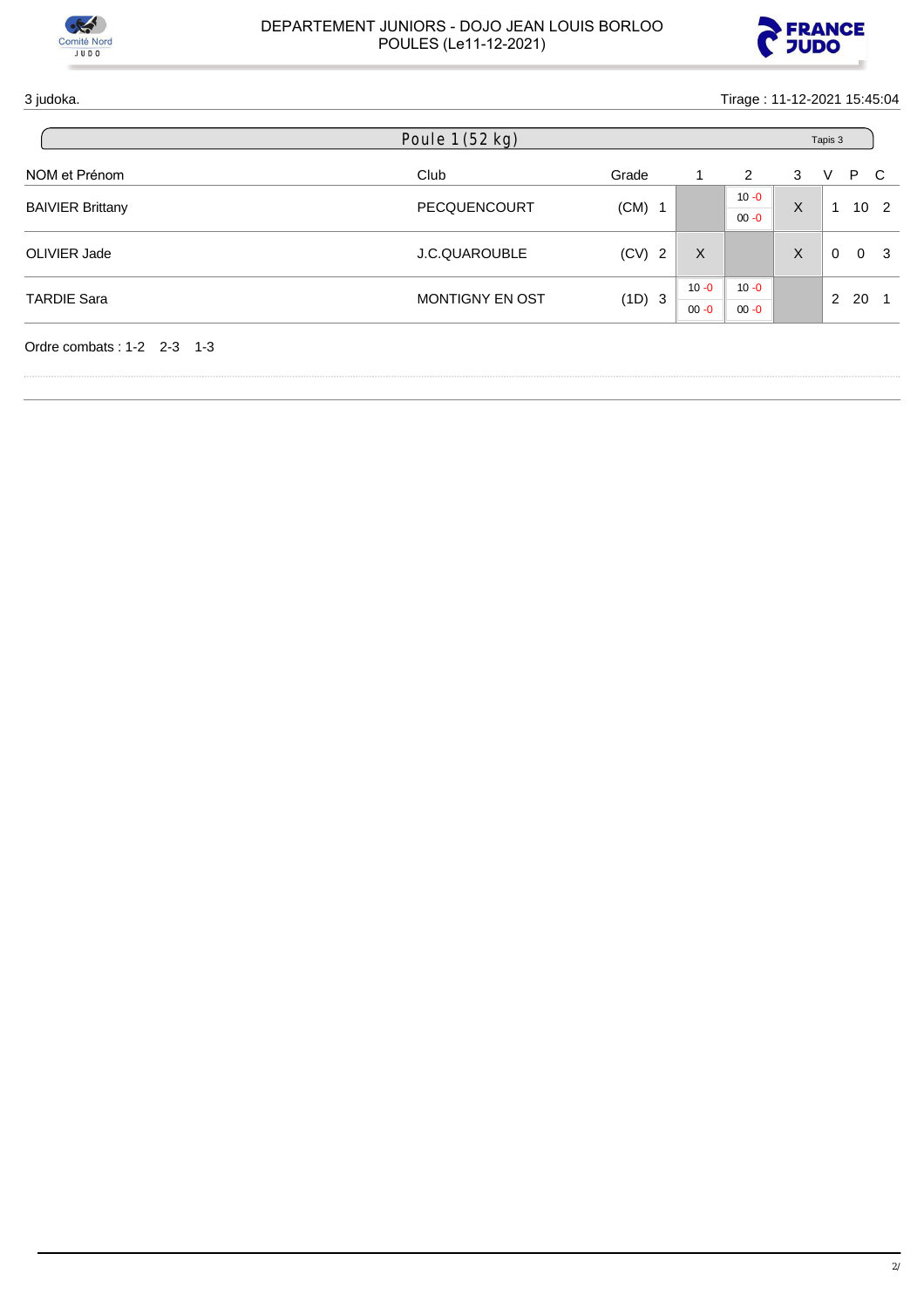



5 judoka. Tirage : 11-12-2021 15:45:42

| Poule 1 (57 kg)                        |                                                            |          |   |                |              |          |          | Tapis 2        |          |                 |  |  |
|----------------------------------------|------------------------------------------------------------|----------|---|----------------|--------------|----------|----------|----------------|----------|-----------------|--|--|
| NOM et Prénom                          | Club                                                       | Grade    |   | $\overline{2}$ | 3            | 4        | 5        | V              | P C      |                 |  |  |
| <b>ROBIN Carla</b>                     | <b>VIEUX CONDE</b>                                         | (1D) 1   |   | $01 - 2$       | $10 - 0$     | $10 - 0$ | $11 - 0$ | $\overline{4}$ |          | $31 \quad 1$    |  |  |
|                                        |                                                            |          |   |                |              | $00 - 0$ | $00 - 0$ | $00 - 0$       | $00 - 0$ |                 |  |  |
| <b>LEGAL Romane</b>                    | AL MASNIERES                                               | (1D) 2   | X |                | $10 - 0$     | $10 - 0$ | $10 - 0$ | 3              |          | 30 <sub>2</sub> |  |  |
|                                        |                                                            |          |   |                | $00 - 0$     | $00 - 1$ | $00 - 0$ |                |          |                 |  |  |
|                                        | <b>J.C. COLLERET</b>                                       | $(CV)$ 3 | X | X              |              | $10 - 0$ | $\sf X$  | $\mathbf 1$    |          | 10 <sub>5</sub> |  |  |
| <b>RAFHAY Eisogie</b>                  |                                                            |          |   |                |              | $01 - 0$ |          |                |          |                 |  |  |
| <b>ROCKMANS Justine</b>                | NORD A.M.                                                  | $(CM)$ 4 | X | X              | $\mathsf{X}$ |          | $10 - 0$ | 1              |          | $11 \quad 3$    |  |  |
|                                        |                                                            |          |   |                |              |          | $00 - 0$ |                |          |                 |  |  |
| <b>DELAGE Elise</b>                    |                                                            |          | X |                | $11 - 0$     | X        |          | $\mathbf{1}$   |          |                 |  |  |
|                                        | <b>JUDO CLUB RONCQ</b>                                     | (1D) 5   |   | $\sf X$        | $00 - 1$     |          |          |                |          | 10 <sub>4</sub> |  |  |
| Ordre combats: 4-5<br>$1 - 2$<br>$3-4$ | 1-5<br>$2 - 3$<br>$3 - 5$<br>$2 - 4$<br>$1 - 3$ 2-5<br>1-4 |          |   |                |              |          |          |                |          |                 |  |  |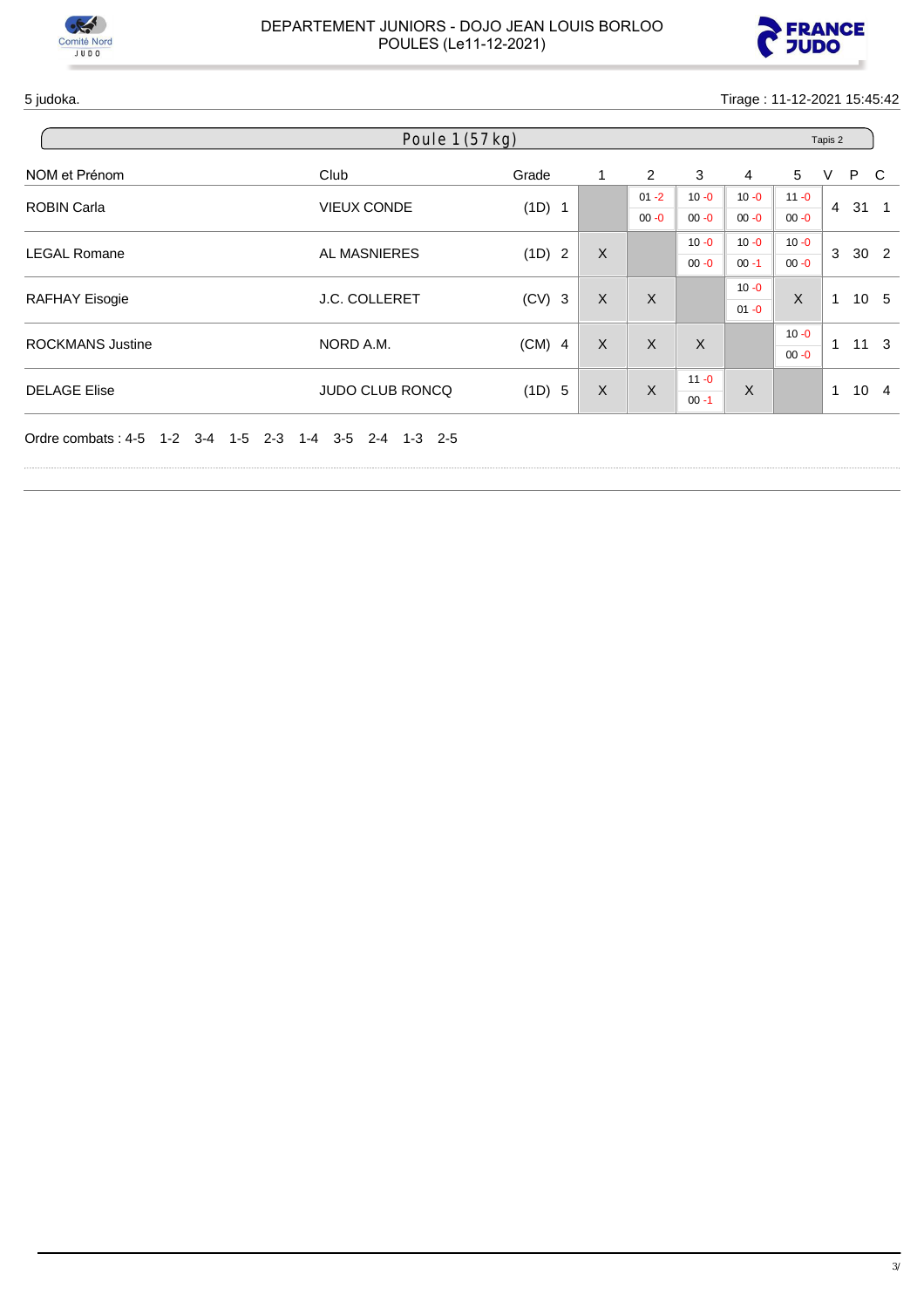



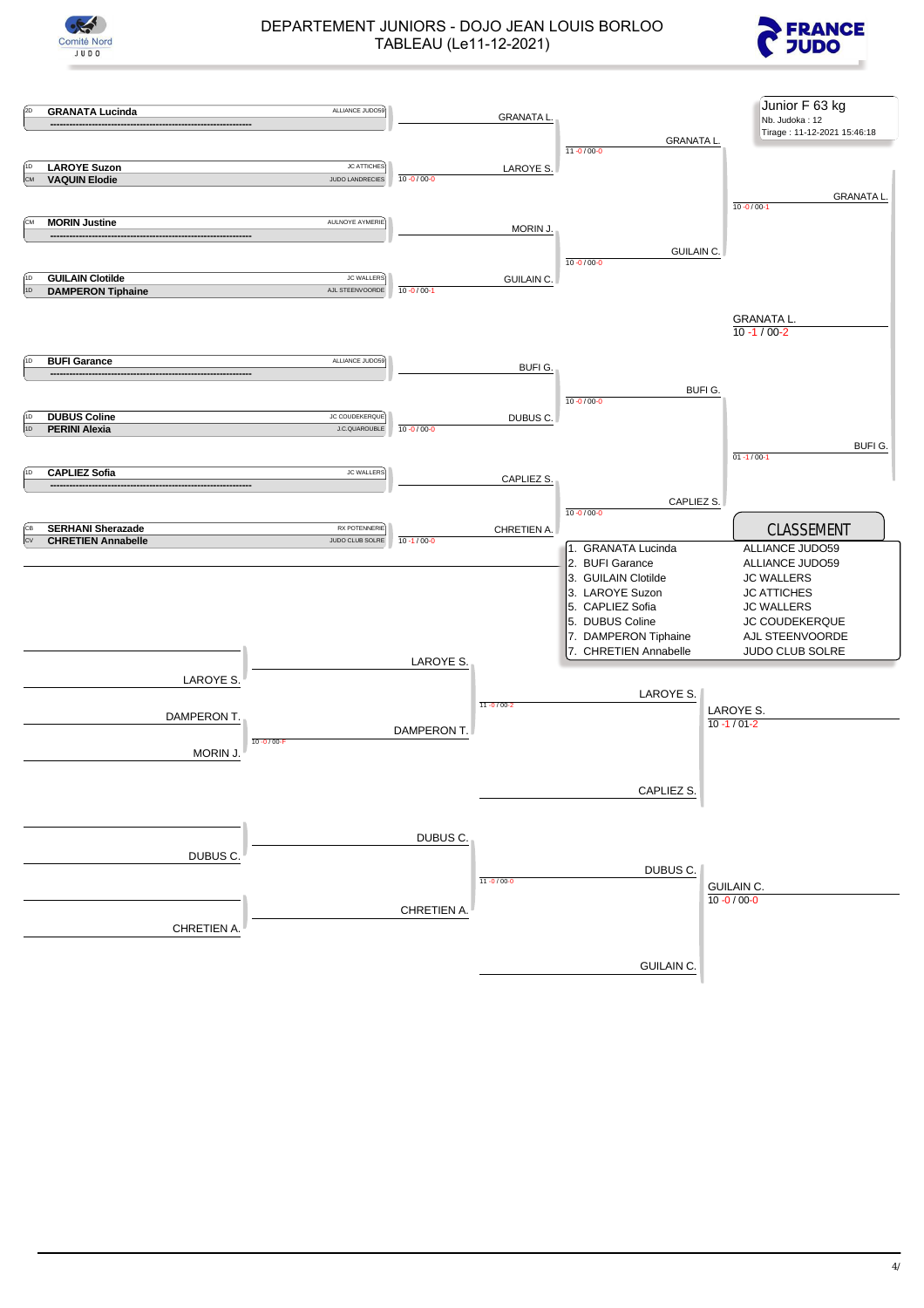



5 judoka. Tirage : 11-12-2021 15:47:18

| Poule 1 (70 kg)         |                                                      |                                  |               |              |          |                |          | Tapis 5         |                 |     |
|-------------------------|------------------------------------------------------|----------------------------------|---------------|--------------|----------|----------------|----------|-----------------|-----------------|-----|
| NOM et Prénom           | Club                                                 | Grade                            |               | 2            | 3        | $\overline{4}$ | 5        | V               | P C             |     |
| <b>BLONDEAU Noemie</b>  | <b>ALLIANCE JUDO59</b>                               | (1D) 1                           |               | $10 - 0$     | $10 - 0$ | $10 - 0$       | $10 - 1$ | $\overline{4}$  | 40 1            |     |
|                         |                                                      |                                  |               | $01 - 0$     | $00 - 1$ | $00 - 0$       | $00 - 0$ |                 |                 |     |
|                         | AMISTADI Sophie Elea Marie<br><b>ALLIANCE JUDO59</b> |                                  | $(CM)$ 2<br>X |              | $10 - 0$ | $10 - 0$       | $\sf X$  |                 | 2, 21, 3        |     |
|                         |                                                      |                                  |               |              | $00 - 0$ | $00 - 0$       |          |                 |                 |     |
| <b>COPPIETERS Sarah</b> | <b>JUDO LEWARDE</b>                                  | (1D) 3                           | X             | X            |          | $10 - 0$       | X        | 1               | 10 <sub>4</sub> |     |
|                         |                                                      |                                  |               |              |          | $01 - 0$       |          |                 |                 |     |
| <b>DUMAS Noline</b>     | <b>J.C. COLLERET</b>                                 | $(CB)$ 4                         | X             | $\mathsf{X}$ | X        |                | $\sf X$  | $\Omega$        | $\mathbf{1}$    | - 5 |
|                         |                                                      |                                  |               |              |          |                |          |                 |                 |     |
| <b>VRAND Amina</b>      |                                                      | X<br><b>JC WALLERS</b><br>(1D) 5 | $10 - 0$      | $10 - 0$     | $10 - 0$ |                | 3        | 30 <sub>2</sub> |                 |     |
|                         |                                                      |                                  |               | $00 - 0$     | $00 - 0$ | $00 - 0$       |          |                 |                 |     |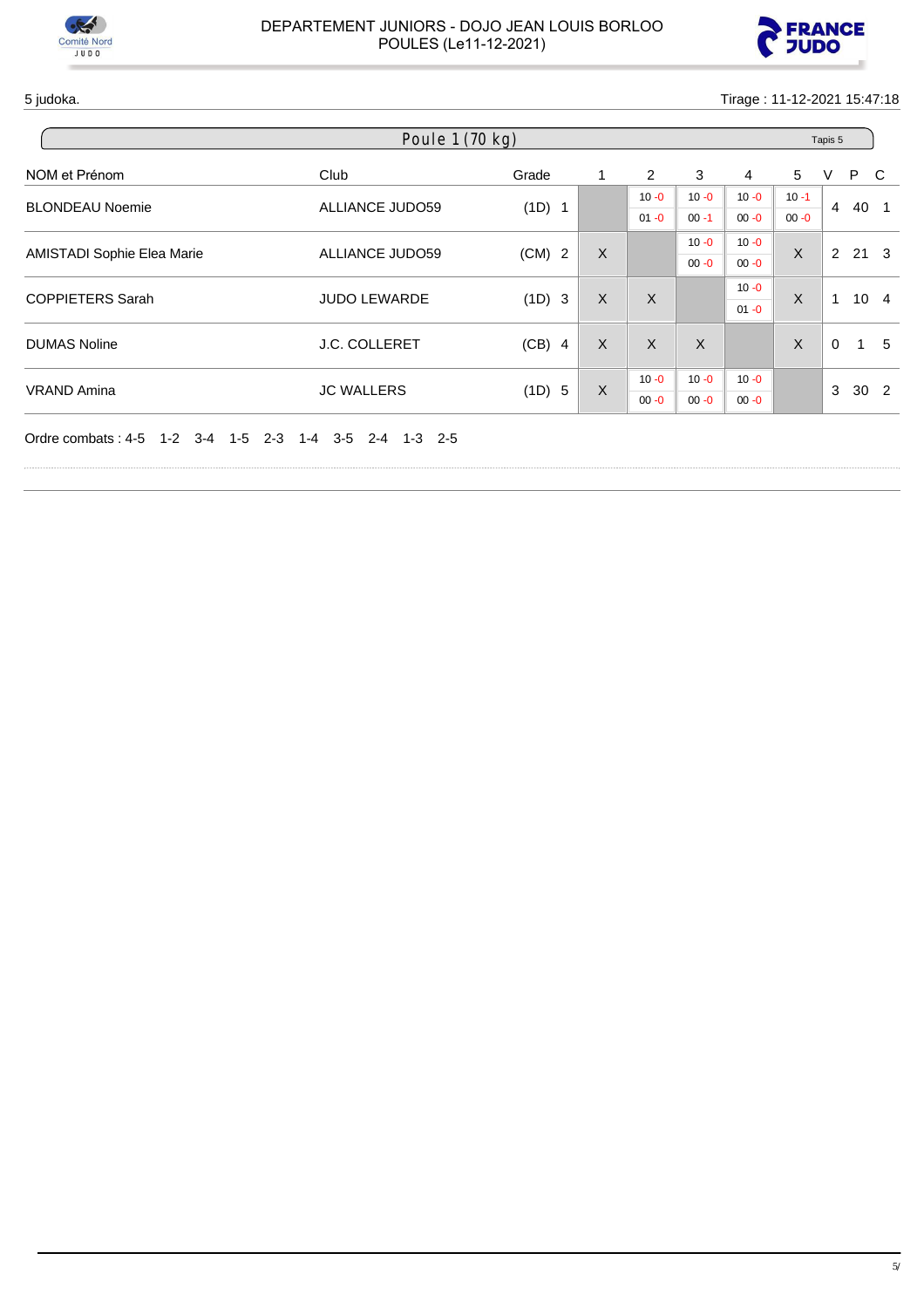



### 3 judoka. Tirage : 11-12-2021 15:47:51

|                         | Poule 1 (78 kg)      |          |                      |          |   | Tapis 2  |     |                 |  |  |
|-------------------------|----------------------|----------|----------------------|----------|---|----------|-----|-----------------|--|--|
| NOM et Prénom           | Club                 | Grade    |                      | 2        | 3 | V        | P C |                 |  |  |
| <b>BOUTTEAU Justine</b> | <b>J.C. COLLERET</b> | $(CV)$ 1 |                      | X        | X | $\Omega$ |     | 0 <sup>3</sup>  |  |  |
| <b>COLICHE Marion</b>   | ASPTT LILLE M.       | (1D) 2   | $10 - 0$<br>$00 - 0$ |          | X |          |     | 10 <sub>2</sub> |  |  |
| <b>CALAIS Lea</b>       | <b>JC HAUBOURDIN</b> | $(2D)$ 3 | $10 - 0$             | $10 - 1$ |   | 2        | -20 |                 |  |  |
|                         |                      |          | $00 - 0$             | $00 - 1$ |   |          |     |                 |  |  |

Ordre combats : 1-2 2-3 1-3